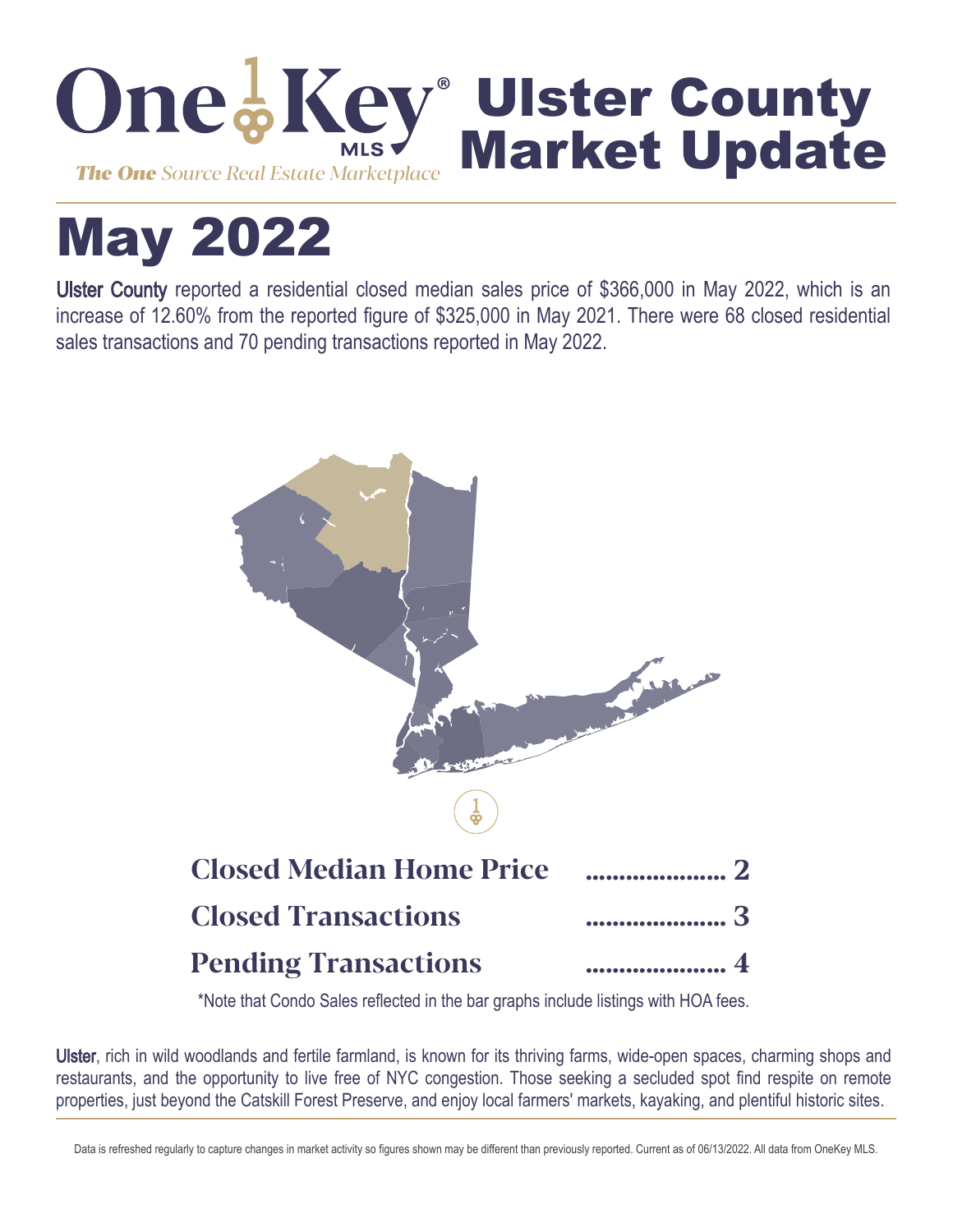

## **Sold Property Median Price for:**

## **Location: Ulster (County)**



#### Residential, Condo, Co-op Properties

| Month           | Current<br>Year | Prior<br>Year | %<br>Change |
|-----------------|-----------------|---------------|-------------|
| May-2022        | \$366,000       | \$325,000     | 12.6        |
| Apr-2022        | \$382,000       | \$319,500     | 19.6        |
| Mar-2022        | \$322.500       | \$275.000     | 17.3        |
| Feb-2022        | \$324.000       | \$260,000     | 24.6        |
| Jan-2022        | \$392,500       | \$275,000     | 42.7        |
| Dec-2021        | \$350,000       | \$305,000     | 14.8        |
| <b>Nov-2021</b> | \$402,500       | \$301,250     | 33.6        |
| Oct-2021        | \$360,000       | \$327,000     | 10.1        |
| Sep-2021        | \$372,500       | \$318,250     | 17.0        |
| Aug-2021        | \$352,500       | \$233,000     | 51.3        |
| Jul-2021        | \$344,950       | \$285,000     | 21.0        |
| Jun-2021        | \$330,000       | \$247,500     | 33.3        |

**Sold Property Median Price for:** Location: Ulster (County) (Last 24 Months - Residential, Condo, Co-op Properties)



Note: Information displayed in the data table is compiled by OneKey® MLS and represents a combined total of Residential, Condo, Co-op Properties sales for the selected time frame. Only available<br>data will be displayed. Pl

06/13/2022 10:58 AM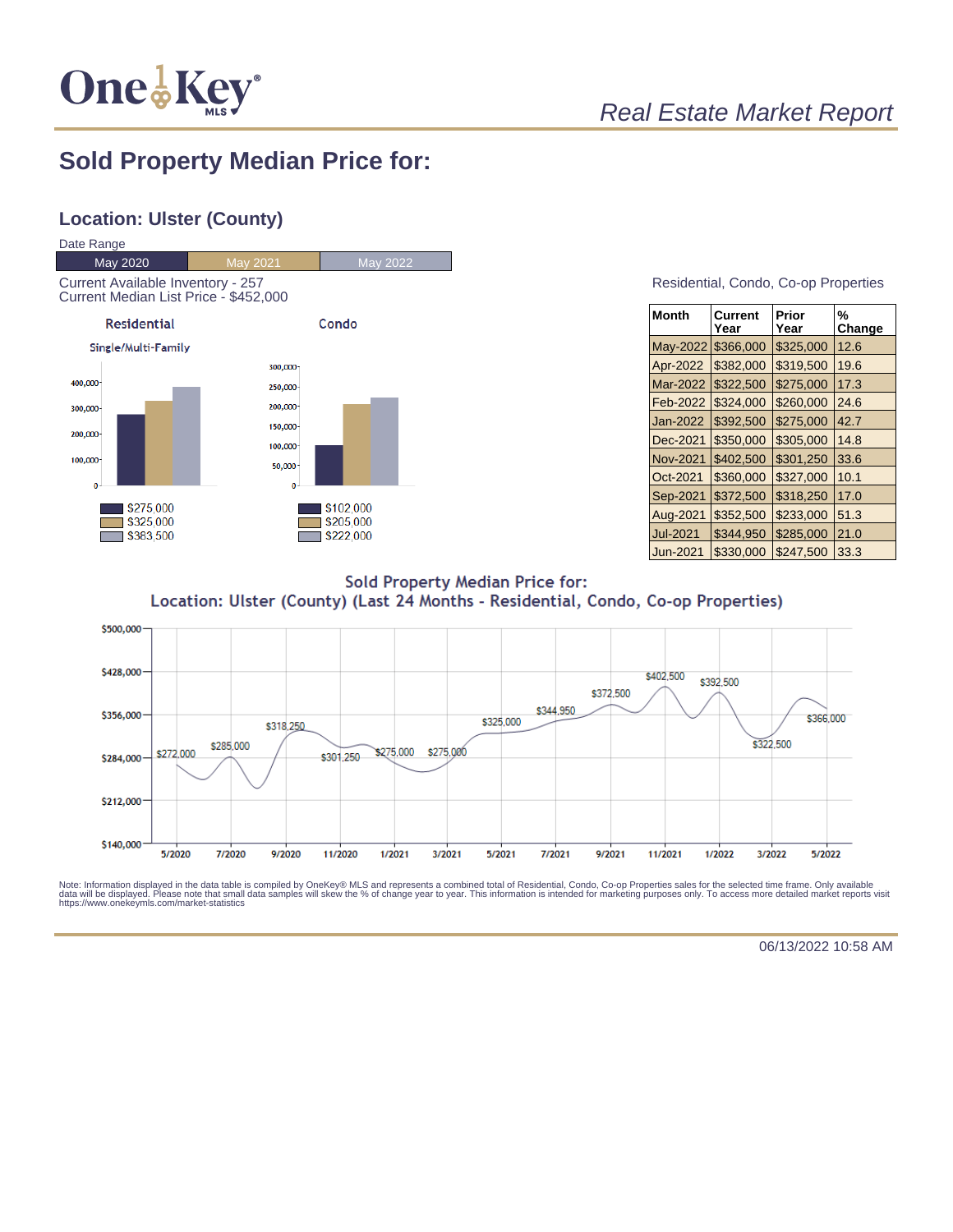

# Real Estate Market Report

## **Sold Property Counts for:**

### **Location: Ulster (County)**



#### Residential, Condo, Co-op Properties

| <b>Month</b>    | Current<br>Year | Prior<br>Year | %<br>Change |
|-----------------|-----------------|---------------|-------------|
| May-2022        | 68              | 64            | 6.3         |
| Apr-2022        | 63              | 72            | $-12.5$     |
| Mar-2022        | 85              | 72            | 18.1        |
| Feb-2022        | 65              | 72            | $-9.7$      |
| Jan-2022        | 86              | 71            | 21.1        |
| Dec-2021        | 97              | 94            | 3.2         |
| <b>Nov-2021</b> | 68              | 94            | $-27.7$     |
| Oct-2021        | 73              | 86            | $-15.1$     |
| Sep-2021        | 74              | 78            | $-5.1$      |
| Aug-2021        | 96              | 86            | 11.6        |
| <b>Jul-2021</b> | 78              | 65            | 20.0        |
| Jun-2021        | 77              | 44            | 75.0        |

**Sold Property Counts for:** Location: Ulster (County) (Last 24 Months - Residential, Condo, Co-op Properties)



Note: Information displayed in the data table is compiled by OneKey® MLS and represents a combined total of Residential, Condo, Co-op Properties sales for the selected time frame. Only available<br>data will be displayed. Pl

06/13/2022 10:57 AM